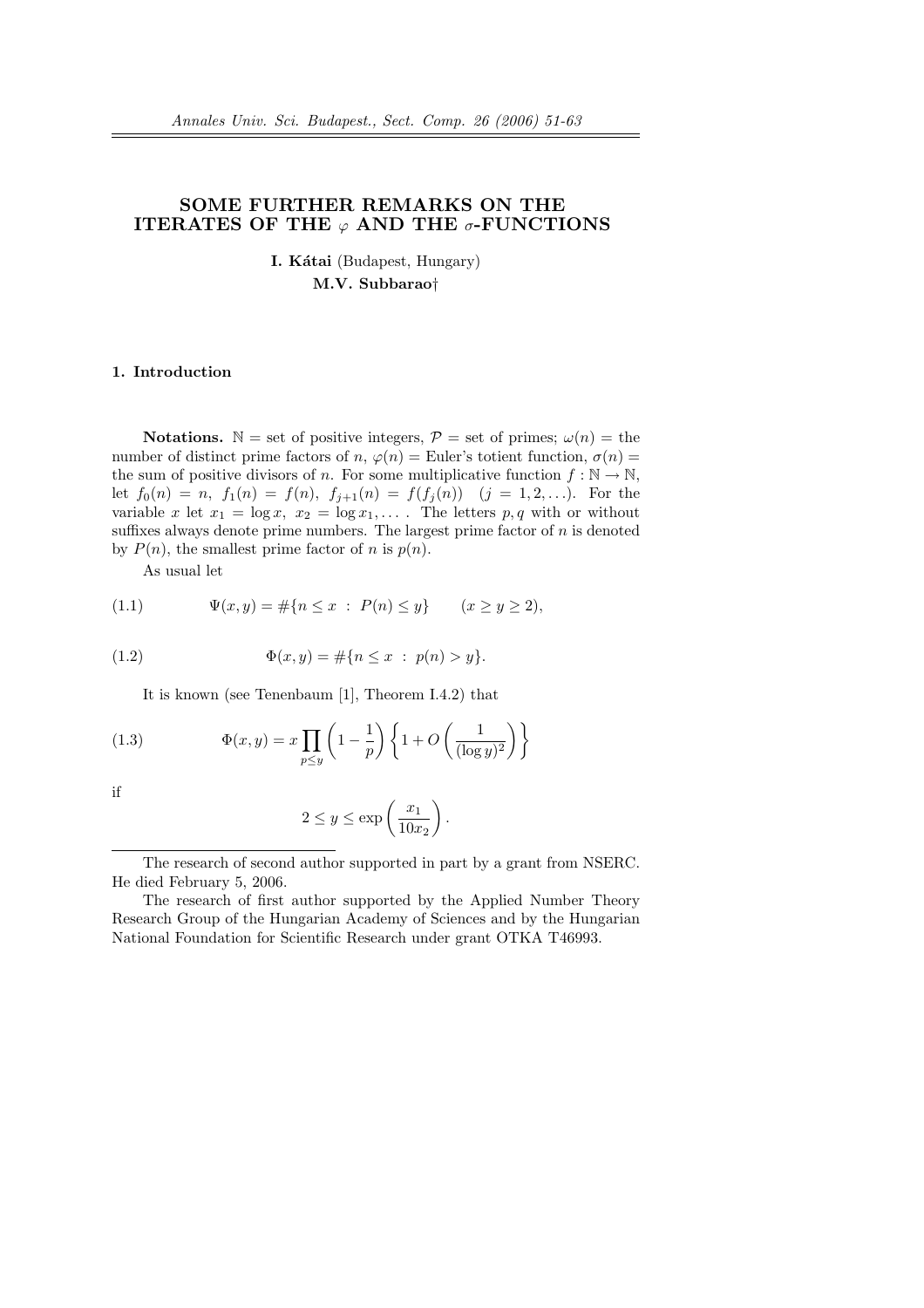Several questions on the prime factors of  $\varphi_k(n)$  (k-fold iterate of  $\varphi$ ), and on  $\sigma_k(n)$ , furthermore the size of the set of  $n \leq x$  satisfying  $(n, \varphi_k(n)) = 1$ were investigated. A non-complete list of the relevant paper is: [2]-[14].

2. On the function  $E_k(n) := (n, \varphi_k(n))$ 

Let  $k \geq 1$  be fixed,

$$
(2.1) \t\t Ek(n) := (n, \varphik(n)).
$$

$$
(2.2) \t Kk(n) := (n, \sigmak(n)).
$$

Let

(2.3) 
$$
A(n,y) := \prod_{\substack{p^{\alpha} \parallel n \\ p < y}} p^{\alpha}.
$$

Theorem 1. We have

(2.4) 
$$
\frac{1}{x} \# \{ n \leq x \ : \ E_k(n) \neq A(n, x_2^k) \} = o_x(1),
$$

(2.5) 
$$
\frac{1}{x} \# \{ n \leq x \ : \ K_k(n) \neq A(n, x_2^k) \} = o_x(1).
$$

**Proof.** We shall prove only  $(2.4)$ . The proof of  $(2.5)$  is similar, so we omit it. Let  $\varepsilon_x$  be a sequence tending to zero (slowly). Let  $\mathcal{A}_1$  be the set of those  $n \leq x$  for which  $p|n$  holds for some  $p \in L_x = \left| x_2^{k-\varepsilon_x}, x_2^{k+\varepsilon_x} \right|$ . Then

$$
(2.6) \quad \#(\mathcal{A}_1) \leq \sum_{p \in L_x} \left[ \frac{x}{p} \right] \leq x \log \frac{k + \varepsilon_x}{k - \varepsilon_x} + O\left(\frac{x}{x_3}\right) = O\left(\left(\varepsilon_x + \frac{1}{x_3}\right)x\right).
$$

Let  $\mathcal{A}_2$  be the set of those  $n \leq x$  for which  $q|E(n)$  for some  $q > x_2^k$ . We shall say that  $p_0, p_1, \ldots, p_k$  is a chain of primes, if

$$
p_{j+1} - 1 \equiv 0 \pmod{p_j} \quad (j = 0, \dots, k-1)
$$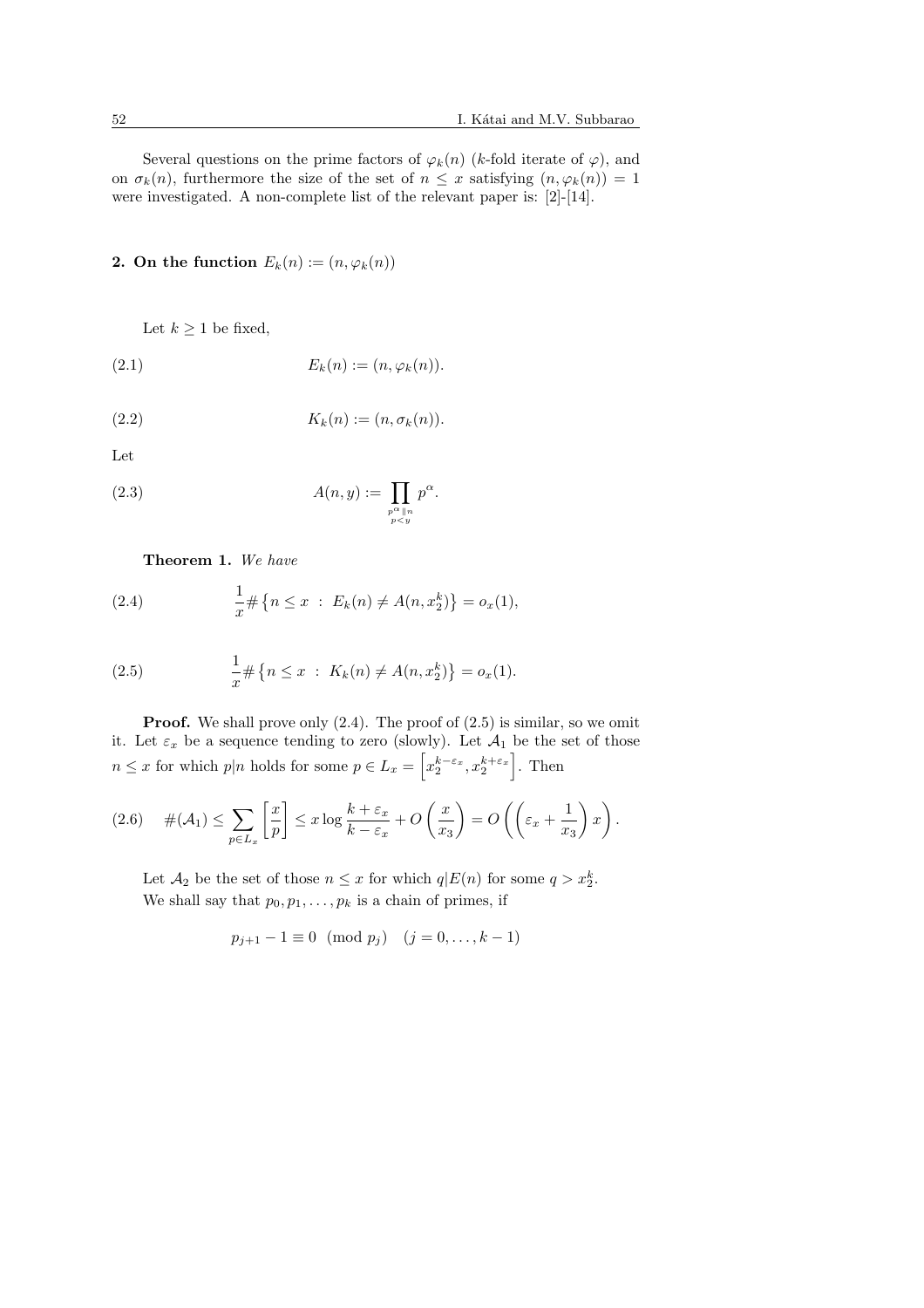holds. Assume that  $p_0|\varphi_k(n)$ . Then either  $p_0^2|\varphi_{k-1}(n)$ , or not, and in the second case  $p_1|\varphi_{k-1}(n)$ , where  $p_1 - 1 \equiv 0 \pmod{p_0}$ . We can proceed as we did in [13] and deduce that

(2.7) 
$$
\#(\mathcal{A}_2) \ll \sum_{q > x_2^k} \frac{x}{qp_k},
$$

where we sum over all chains  $q = p_0, p_1, \ldots, p_k(\leq x)$ .

The following assertion is proved in [4].

Lemma 1. Let

$$
\delta(x,k,l) := \sum_{\substack{p \le x \\ p \equiv l \pmod{k}}} 1/p.
$$

For  $l = 1$  or  $-1$  and  $k \leq x, x \geq 3$  we have

$$
\delta(x,k,l) \le \frac{c_1 x}{\varphi(k)},
$$

where  $c_1$  is an absolute constant.

By using Lemma 1, we have

$$
\sum_{(x_2^k < q)} \frac{1}{q} \sum_{p_1} \sum_{p_2} \dots \sum_{p_k} \frac{1}{p_k} \le c_1 x_2 \sum_{q} \sum_{p_1} \dots \sum_{p_{k-1}} \frac{1}{p_{k-1}} \le
$$
\n
$$
\le \dots \le c_1^k x_2^k \sum_{q > x_2^k} \frac{1}{q^2} = O\left(\frac{1}{x_3}\right).
$$

Thus

(2.8) 
$$
\#(\mathcal{A}_2) = O\left(\frac{x}{x_3}\right).
$$

Let  $Y_x$  be a sequence tending to infinity slowly. We assume that  $Y_x =$  $= O(x_4)$ . Let  $\kappa(n)$  be the largest prime power divisor of n, with exponent at least 2, i.e.

$$
\kappa(n):=\max_{p\alpha\atop \alpha\geq 2}p^{\alpha}.
$$

Let  $\mathcal{A}_3 := \{n \leq x : \kappa(n) \geq Y_x\}$ . It is obvious that

(2.9) 
$$
\#(\mathcal{A}_3) \ll \sum_{\substack{p^a \ge Y_x \\ a \ge 2}} \frac{x}{p^a} \ll \frac{x}{\sqrt{Y_x}}.
$$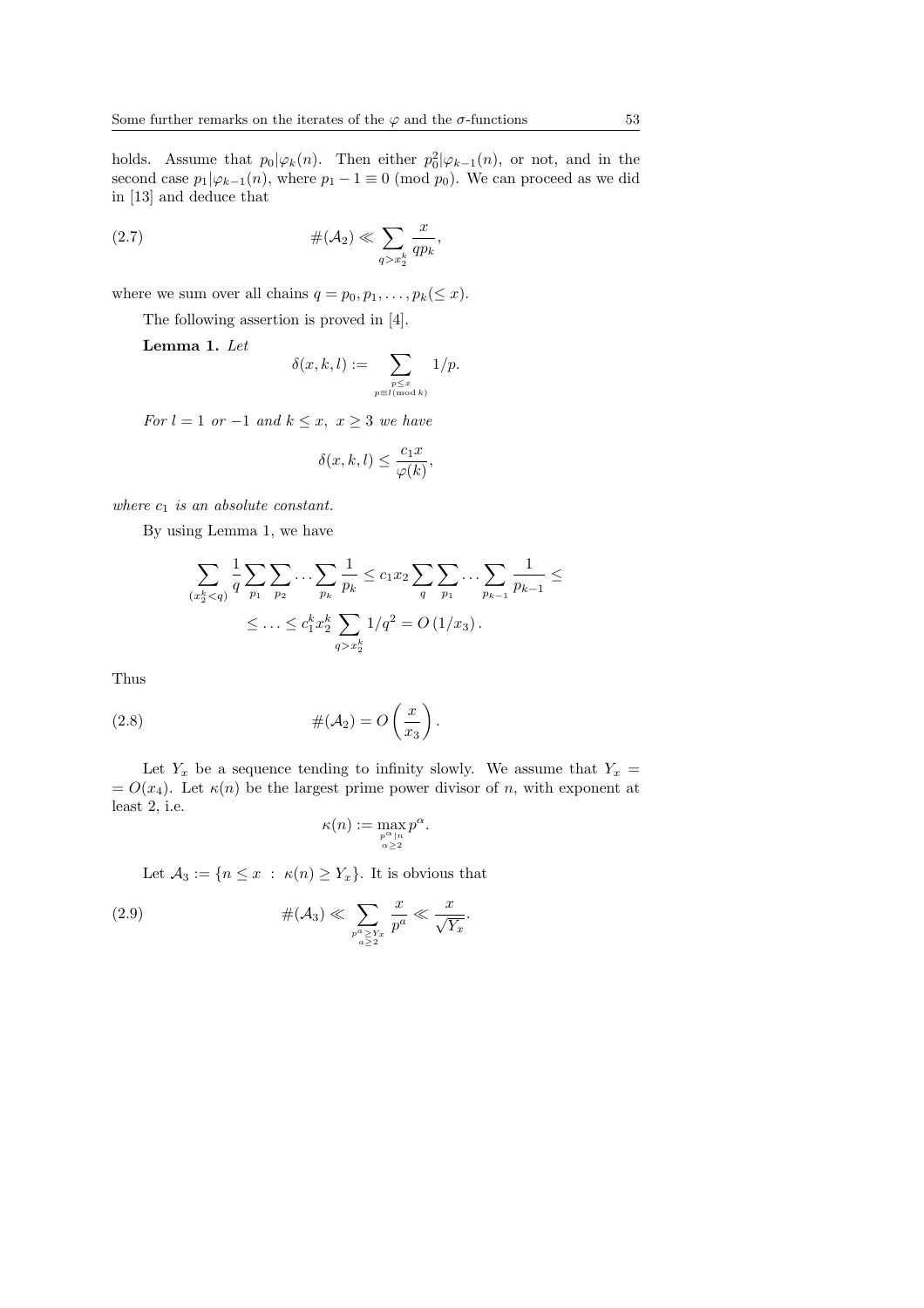Let  $\pi \in \mathcal{P}$ ,  $\pi < x_2^{k-\varepsilon_x}$ , and  $\mathcal{A}_{\pi}$  be the set of those  $n = \pi \nu \leq x$ ,  $\nu \in \mathbb{N}$ , for which  $(\pi, \varphi_k(\pi\nu)) = 1$ . This holds only if  $(\pi, \varphi_k(\nu)) = 1$ .

Let  $\mathcal{B}_k(\pi)$  be the set of all those primes  $p_k$  for which there exists a chain the starting element of which is  $p_0 = \pi$  (thus  $p_0, p_1, \ldots, p_k$  is a suitable chain). It is clear that  $(\pi, \varphi_k(\nu)) = 1$  implies that  $(\pi, \mathcal{B}_k(\pi)) = 1$ .

Thus, by Brun's sieve we have

(2.10) 
$$
\#(\mathcal{A}_{\pi}) \leq \frac{cx}{\pi} \prod_{\substack{p \in \mathcal{B}_{k}(\pi) \\ p < x}} (1 - 1/p).
$$

By using the method given in [12], [13] we obtain that

$$
\sum_{\substack{p \in \mathcal{B}_k \\ p < x}} 1/p \ge \frac{1}{2}x_2 \quad \text{(say)},
$$

whence

(2.11) 
$$
\#(\mathcal{A}_{\pi}) \ll \frac{x}{\pi} \exp\left(-\frac{1}{2}x_2\right),
$$

and so

(2.12) 
$$
\sum_{\pi < x_2^{k-\varepsilon_x}} \#(\mathcal{A}_\pi) \ll x x_2 \sqrt{x_1}.
$$

If  $n \leq x$  is such a number which does not belong to  $\mathcal{A}_1 \cup \mathcal{A}_2 \cup (\cup \mathcal{A}_{\pi})$ , then  $E_k(n) = A(n, x_2^k)$ . (2.4) is proved.

By similar method one can prove

Theorem 2. We have

(2.13) 
$$
\#\{p \le x : E_k(p+a) \ne A(p+a, x_2^k)\} = o(\pi(x)),
$$

(2.14) 
$$
\#\{p \le x \; : \; K_k(p+a) \ne A(p+a, x_2^k)\} = o(\pi(x)),
$$

as  $x \to \infty$ . Here  $a \neq 0$  is an arbitrary integer.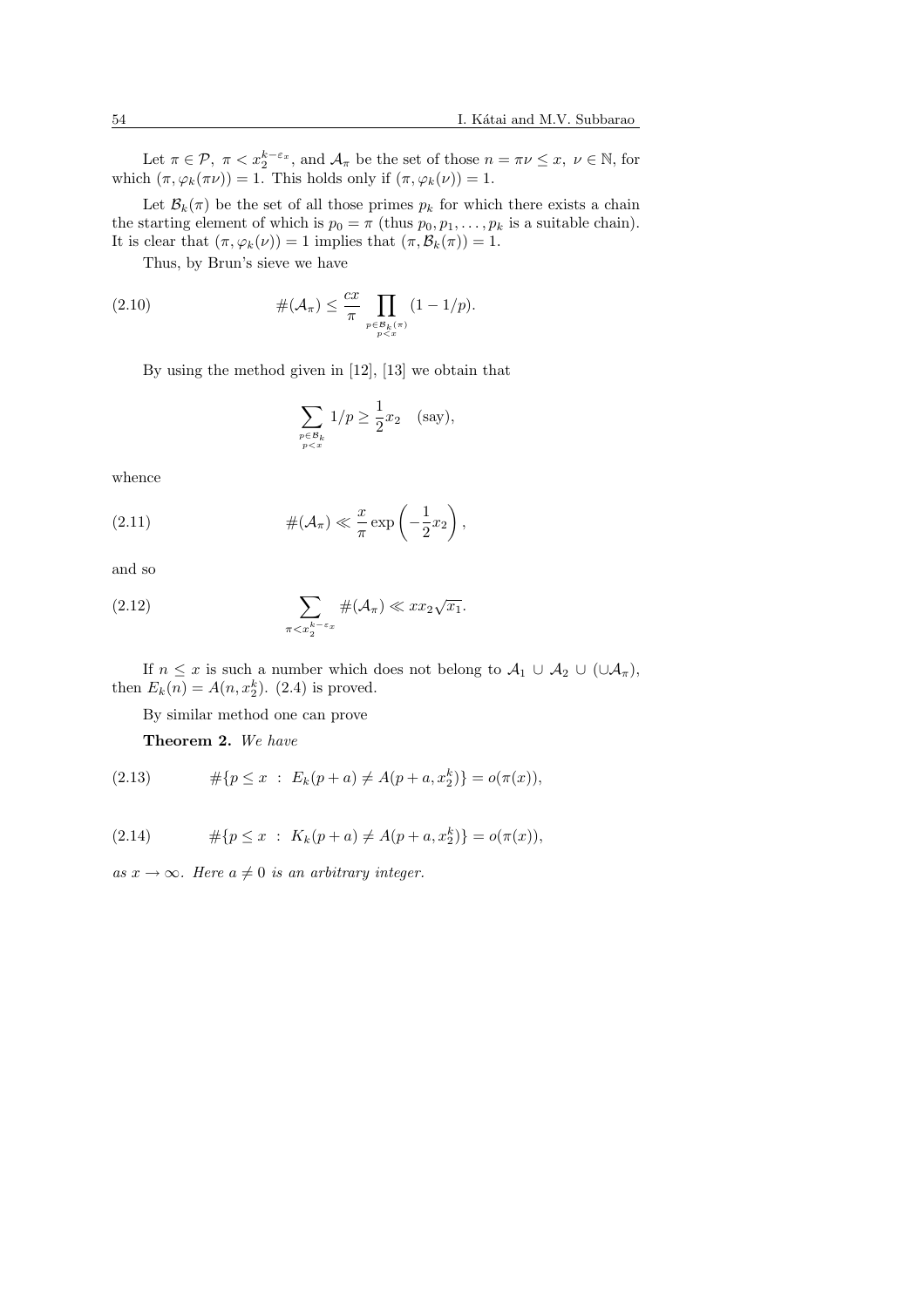# 3. Some lemmas

**3.1.** Let  $\pi_r(x) = \#\{n \leq x : \omega(n) = r\}$ . Hardy and Ramanujan [14] proved that

(3.1) 
$$
\pi_r(x) \le \frac{x}{x_1} \frac{(x_2 + c)^{r-1}}{(r-1)!}
$$

holds for every  $r \in \mathbb{N}, x \geq 3$ , with a suitable absolute constant c.

Hence one can prove immediately

**Lemma 3.** For every  $c_1 \in \mathbb{R}$  there exists  $c_2 \in \mathbb{R}$  such that

(3.2) 
$$
\#\{n \le x \ : \ \omega(n) \ge c_2 x_2\} \ll \frac{x}{x_1^{c_1}}.
$$

**3.2.** Let Q be an arbitrary prime in the interval  $x_2^k \leq Q \leq x_1^{1/3}$ . Let  $\kappa_0, \kappa_1, \ldots$  be a sequence of completely additive functions defined for primes p as follows:

(3.3) 
$$
\kappa_0(p) = \begin{cases} 1, & \text{if } p = Q, \\ 0, & \text{if } p \neq 0, \end{cases}
$$

(3.4) 
$$
\kappa_{j+1}(p) = \sum_{\substack{q \in \mathcal{P} \\ q|p-1}} \kappa_j(q).
$$

Let

(3.5) 
$$
S_j(y) := \sum_{p \le y} \kappa_j(p).
$$

**Lemma 4.** Let  $x^{1/4} \leq y \leq x$ . Then, for  $j \geq 2$ ,

(3.6) 
$$
S_j(y) = \frac{(\text{li } y)(\log \log y)^{j-1}}{(j-1)!(Q-1)} + O\left(\frac{(\text{li } y)(\log \log y)^{j-2}}{Q^{(m-1)/m}}\right)
$$

and

(3.7) 
$$
S_1(y) = \pi(y, Q, 1) = \frac{\text{li } y}{Q - 1} + O\left(\frac{\text{li } y}{Q} e^{-c\sqrt{\log y}}\right).
$$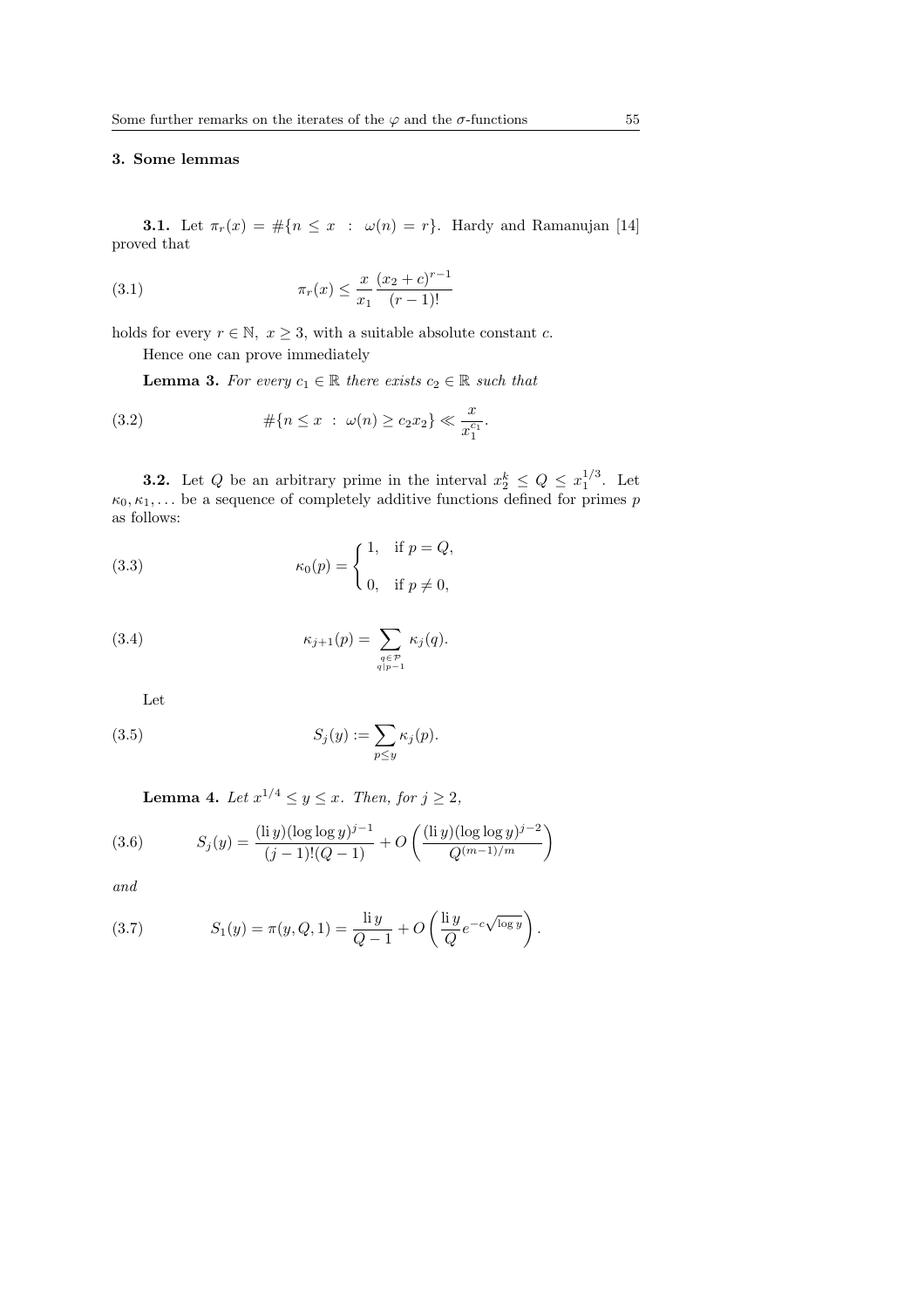Here m is an arbitrary positive integer, the constants implied by the error terms may depend on j and m.

Lemma 4 is proved in [3] (Lemma 7).

Let

(3.8) 
$$
\mathcal{T}_{Y}^{(k)} := \{ \nu \leq Y \; : \; p(\nu) > x_{2}^{k} \},
$$

(3.9) 
$$
T_Y^{(k)}(s) := \# \left\{ \nu \in \mathcal{T}_Y^{(k)} : \ \omega(E_k(\nu)) = s \right\}.
$$

**Lemma 5.** Let  $\sqrt{x} \le Y \le x$ ,  $x \ge 100$ . Then, with a suitable constant c which may depend only on k, we have

(3.10) 
$$
T_Y^{(k)}(s) \leq \frac{1}{s!} \left(\frac{c}{x_3}\right)^s Y
$$

for every  $s \geq 1$ , and for every fixed  $s_0$ 

(3.11) 
$$
T_Y^{(k)}(s) \ll \frac{1}{s!} \left(\frac{c}{x_3}\right)^s \Phi(y, x_2^k),
$$

if  $s = 1, \ldots, s_0$ . Here  $\Phi$  is defined by (1.2).

**Proof.** Let  $(x_2^k \leq)$   $Q_1 < \ldots < Q_s$  be primes for which  $Q_1 \ldots Q_s | E_k(\nu)$ . Repeating the argument used in  $[13]$  one can see that the number of these  $\nu \in \mathcal{T}_{y}^{(k)}$  is less than

(3.12) 
$$
\sum_{p_1^{(k)}, \dots, p_s^{(k)}} \Phi\left(\frac{Y}{Q_1 \dots Q_s \ p_1^{(k)} \dots p_s^{(k)}}, x_2^k\right),
$$

where  $p_j^{(k)}$  is the final element of the chain of primes  $Q_j (= p_j^{(0)}), p_j^{(1)}, \ldots, p_j^{(k)}$ .

The contribution of the extraordinary cases when  $p_{j_1}^{(l_1)} = p_{j_2}^{(l_2)}$   $(j_1 \neq j_2)$ , or if  $p_l^{(t)2}$  $\mathcal{L}^{(t)2}_{l} \mid \varphi_{k-t}(\nu)$  is smaller than (3.13) (which is an upper bound of (3.12)).

Since  $\Phi(Y, x_2^k) \leq Y$ , we obtain from Lemma 1 that  $(3.12)$  is less than

$$
(3.13)\qquad \qquad \frac{Yx_2^{ks}}{Q_1^2\ldots Q_s^2},
$$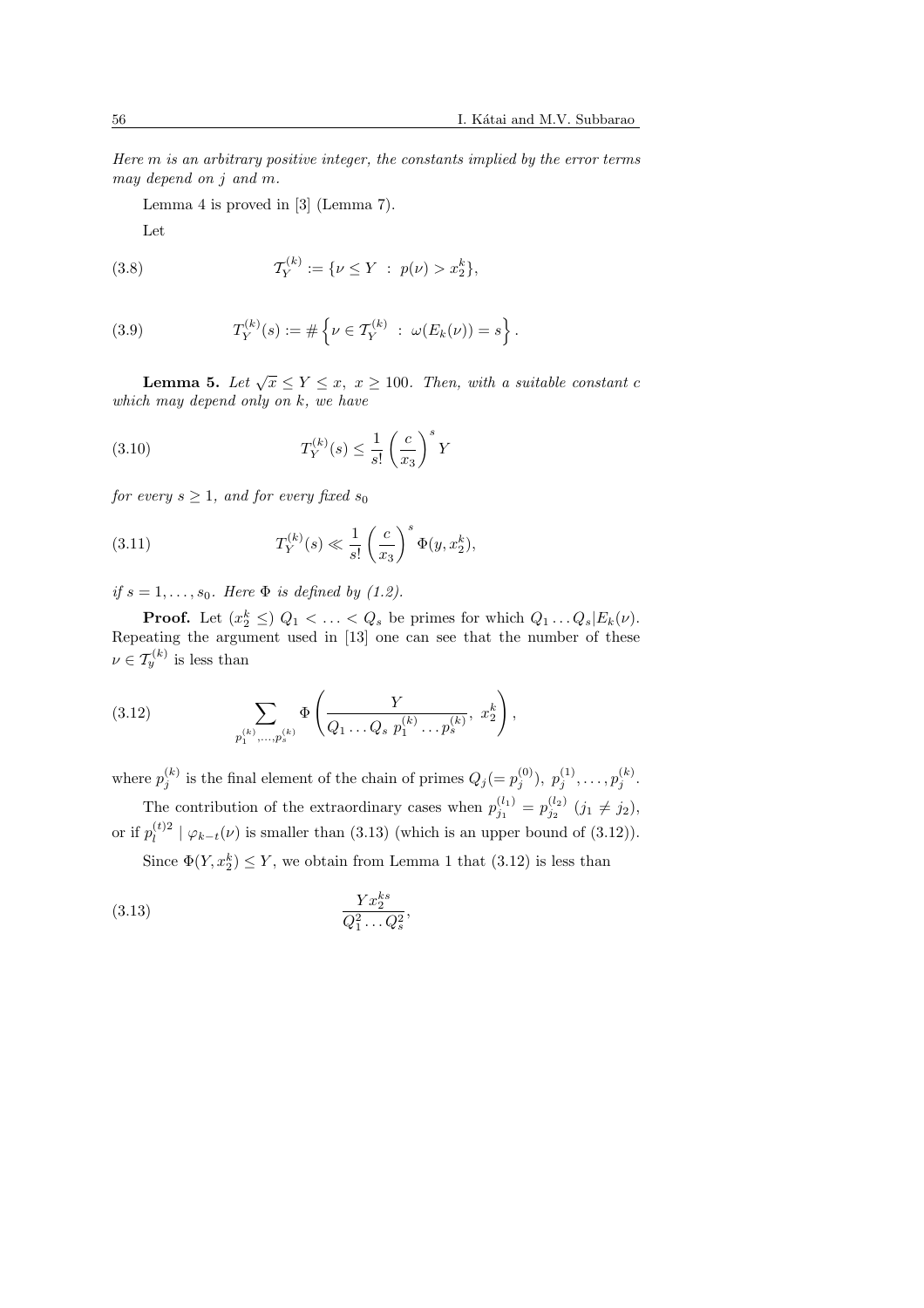whence by summing over all sets of primes  $(x_2^k \leq)$   $Q_1 < \ldots < Q_s$   $(< x)$  we obtain that

$$
\sum \frac{1}{Q_1^2 \dots Q_s^2} \le \frac{1}{s!} \left\{ \sum_{x_2^k < Q < x} 1/Q^2 \right\}^s \le \frac{1}{s!} \left( \frac{c}{x_2^k x_3} \right)^s.
$$

Hence (3.10) is immediate.

To prove (3.11), we estimate  $T_Y^{(k)}$  $Y^{(\kappa)}(s)$  by

$$
\sum_{(x_2^k < )Q_1 < \ldots < Q_s \leq x_1^{1/3}} \sum_{p_1^{(k)}, \ldots, p_s^{(k)}} \Phi\left(\frac{Y}{Q_1 \ldots Q_s \ p_1^{(k)} \ldots p_s^{(k)}}, \ x_2^k\right) + \sum_{Q_1 < \ldots < Q_s \atop Q_s > x_1^{1/3}} \sum_{p_1^{(k)}, \ldots, p_s^{(k)}} \left[\frac{Y}{Q_1 \ldots Q_s \ p_1^{(k)} \ldots p_s^{(k)}}\right] = \sum_{1} \sum_{1} \sum_{2} \ldots \sum_{Q_s = x_1^{1/3}} \sum_{p_1^{(k)}, \ldots, p_s^{(k)}} \Phi\left(\frac{Y}{Q_1 \ldots Q_s \ p_1^{(k)} \ldots p_s^{(k)}}\right)
$$

As earlier, we obtain that

$$
\sum\nolimits_2\le \sum\limits_{Q_s>x_1^{1/3}}\frac{1}{Q_s^2}\cdot\frac{1}{(s-1)!}\left\{\sum\limits_{Q>x_2^k}1/Q^2\right\}^{s-1}(c_1x_2^k)^s\ll \frac{Y}{x_1},
$$

say. In  $\sum_1$  first we sum over those  $p_1^{(k)}, \ldots, p_s^{(k)}$  for which  $\max_{l=1,\ldots,k} p_l^{(k)} < x^{1/4s}$ . For such collection of  $p_1^{(k)}, \ldots, p_s^{(k)}$ :

(3.14) 
$$
\Phi\left(\frac{Y}{Q_1 \dots Q_s \ p_1^{(k)} \dots p_s^{(k)}}, x_2^k\right) \ll \frac{Y \cdot x_3^{-1}}{Q_1 \dots Q_s \ p_1^{(k)} \dots p_s^{(k)}},
$$

and for the others we use the trivial inequality

(3.15) 
$$
\Phi\left(\frac{y}{Q_1 \dots Q_s \ p_1^{(k)} \dots p_s^{(k)}}, x_2^k\right) \le \left[\frac{Y}{Q_1 \dots Q_s \ p_1^{(k)} \dots p_s^{(k)}}\right].
$$

Summing up the right hand side of  $(3.14)$  over  $Q_1, \ldots, Q_s$  we obtain the bound  $\overline{a}$  $\setminus$  s

$$
Y \cdot x_3^{-1} \cdot \frac{1}{s!} \left(\frac{c}{x_3}\right)^s.
$$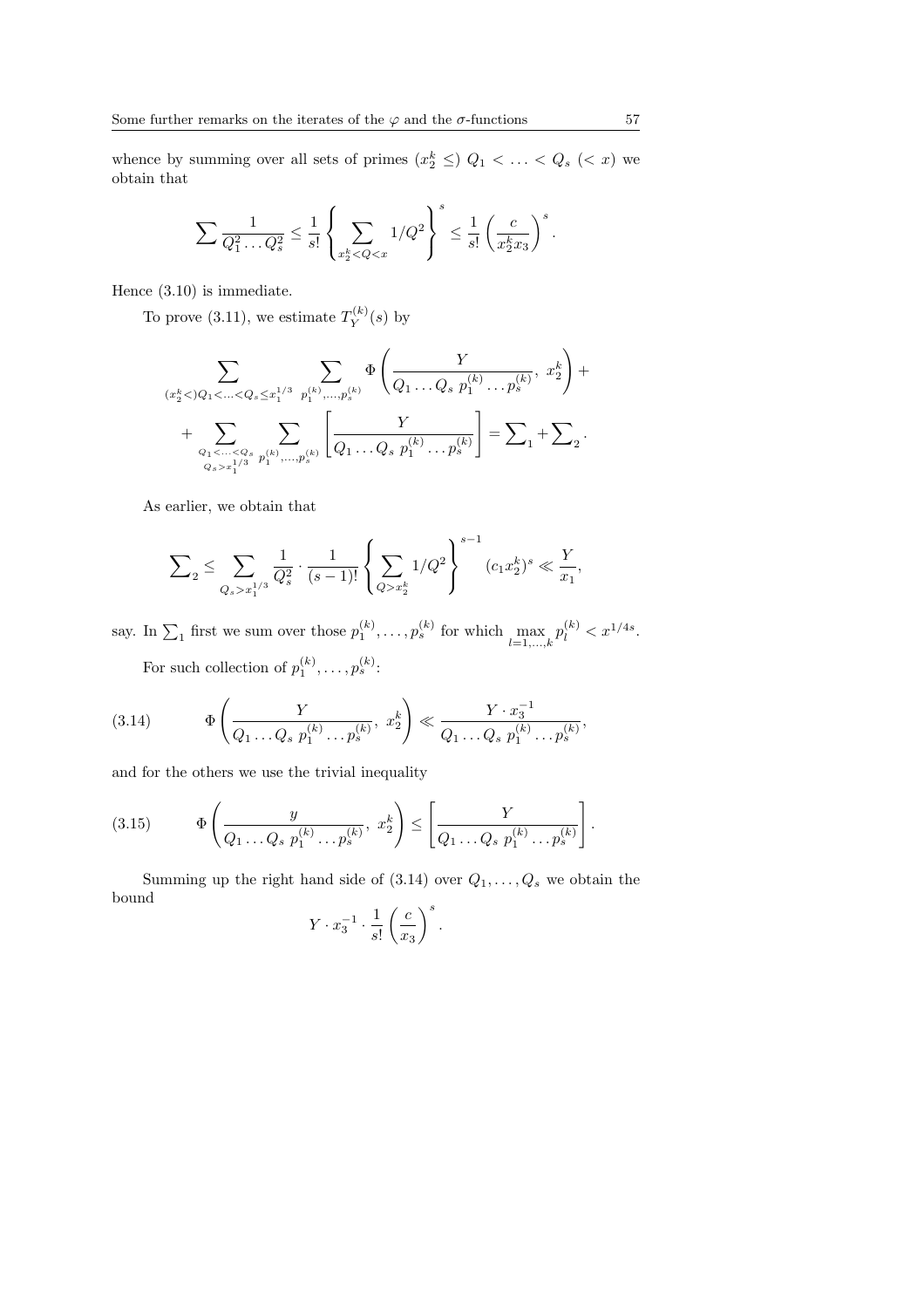It remains to estimate the cases when  $\max p_l^{(k)} \geq x^{1/4s}$ . We shall estimate

(3.16) 
$$
\sum_{x > p_l^{(k)} > x^{1/4s}} 1/p_l^{(k)},
$$

where  $p_l^{(k)}$  $\ell_l^{(k)}$  is the final element of the chain  $Q_l(=p_l^{(0)})$  $\binom{(0)}{l},\ p_l^{(1)}$  $\hat{p}_{l}^{(1)}, \ldots, p_{l}^{(k)}$  $\int_l^{(\kappa)}$ .

Let  $M := x^{1/4s}$ , T be the smallest integer for which  $2^T M \geq x$ . Thus  $T = O(x_1)$ . Let us define the sequence of the completely additive functions  $\kappa_i$ by the rules (3.3), (3.4) with the choice  $Q = Q_l$ .

Applying Lemma 4 we get immediately that

$$
\sum_{r=0}^{T} \frac{1}{2^{r} M} S_{k} \left( 2^{r+1} M \right) \ll \begin{cases} \frac{x_{2}^{k-1}}{Q_{l}} + x_{2}^{k-2} / Q_{l}^{(m-1)/m} & \text{if } k \geq 2, \\ 1 / Q_{l} & \text{if } k = 1. \end{cases}
$$

The proof of Lemma 4 can be completed easily.

# 4. Some theorems

Let  $z \geq 1$  be a constant,  $h(n) := z^{\omega(n)}$ . Let

(4.1) 
$$
M_k(x) := \sum_{n \le x} h(E_k(n)),
$$

(4.2) 
$$
T_k(x) := \sum_{n \le x} h(K_k(n)).
$$

#### Theorem 3. We have

(4.3) 
$$
\frac{M_k(x)}{x} = (1 + o_x(1))C(kx_3)^{z-1},
$$

(4.4) 
$$
\frac{T_k(x)}{x} = (1 + o_x(1))C(kx_3)^{z-1},
$$

where  $C = C(z, k)$  is a nonzero constant.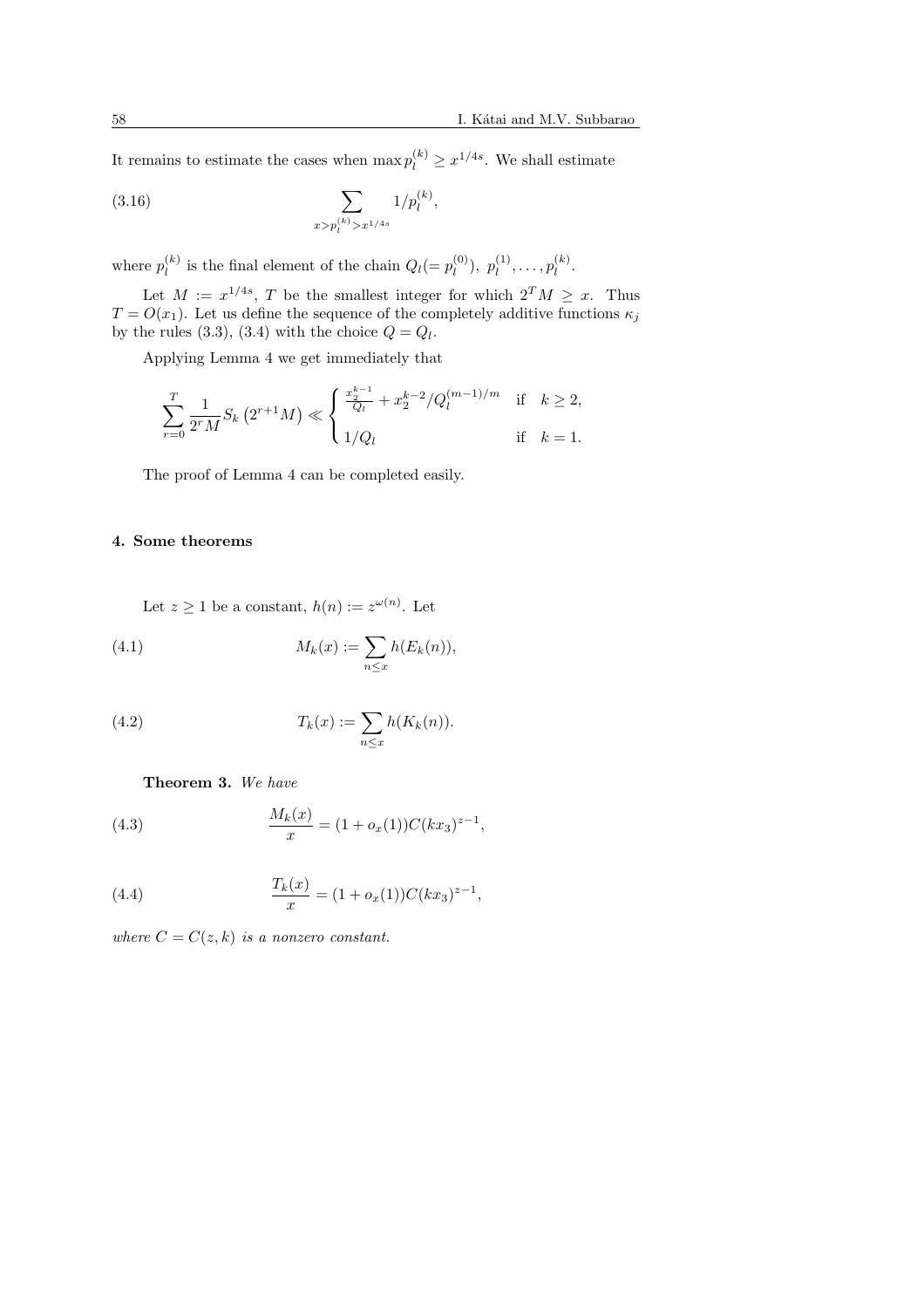**Proof.** We shall prove only  $(4.1)$ . The proof of  $(4.2)$  is similar, so we omit it.

By using Lemma 3, we can find a constant  $c_3$  such that

(4.5) 
$$
\sum_{\omega(n) > c_3 x_2} h(E_k(n)) \ll x/x_1^2,
$$

say.

Let

$$
(4.6) \qquad \qquad \mathcal{R}_1 := \{ n \leq x \mid \omega(n) \geq c_3 x_2 \}.
$$

Let

(4.7) 
$$
\mathcal{R}_2(V) := \{ n \le x \mid A(n, x_2^k) \ge V \},
$$

where  $V \in [x_1, x^{1/4}].$ 

By using the known inequality

(4.8) 
$$
\Psi(x, y) \ll x \exp\left(-\frac{1}{2} \frac{\log x}{\log y}\right) \text{ as } 2 \le y \le x
$$

(see e.g. [1] Chapter III. 5. Theorem 1), we can deduce that

(4.9) 
$$
\#\mathcal{R}_2(V) \ll x \cdot kx_3 \exp\left(-\frac{1}{2} \frac{\log V}{kx_3}\right).
$$

Indeed,

(4.10) 
$$
\#\mathcal{R}_2(V) \leq x \sum_{\substack{V \leq D \leq x \\ P(D) \leq x_{\frac{k}{2}}}} \frac{1}{D} \leq x \cdot \sum_{j=0}^{j_0} \frac{1}{2^j V} \Psi\left(2^{j+1} V, x_2^k\right),
$$

where  $j_0$  is the smallest integer for which  $2^{j_0}V \geq x$ . From (4.8), (4.10) the inequality (4.9) follows.

Let now  $V = \exp(x_2^2)$ . We have

$$
\#\mathcal{R}_2(\exp(x_2^2)) \ll x/x_1^B,
$$

where  $B$  is an arbitrary large positive constant.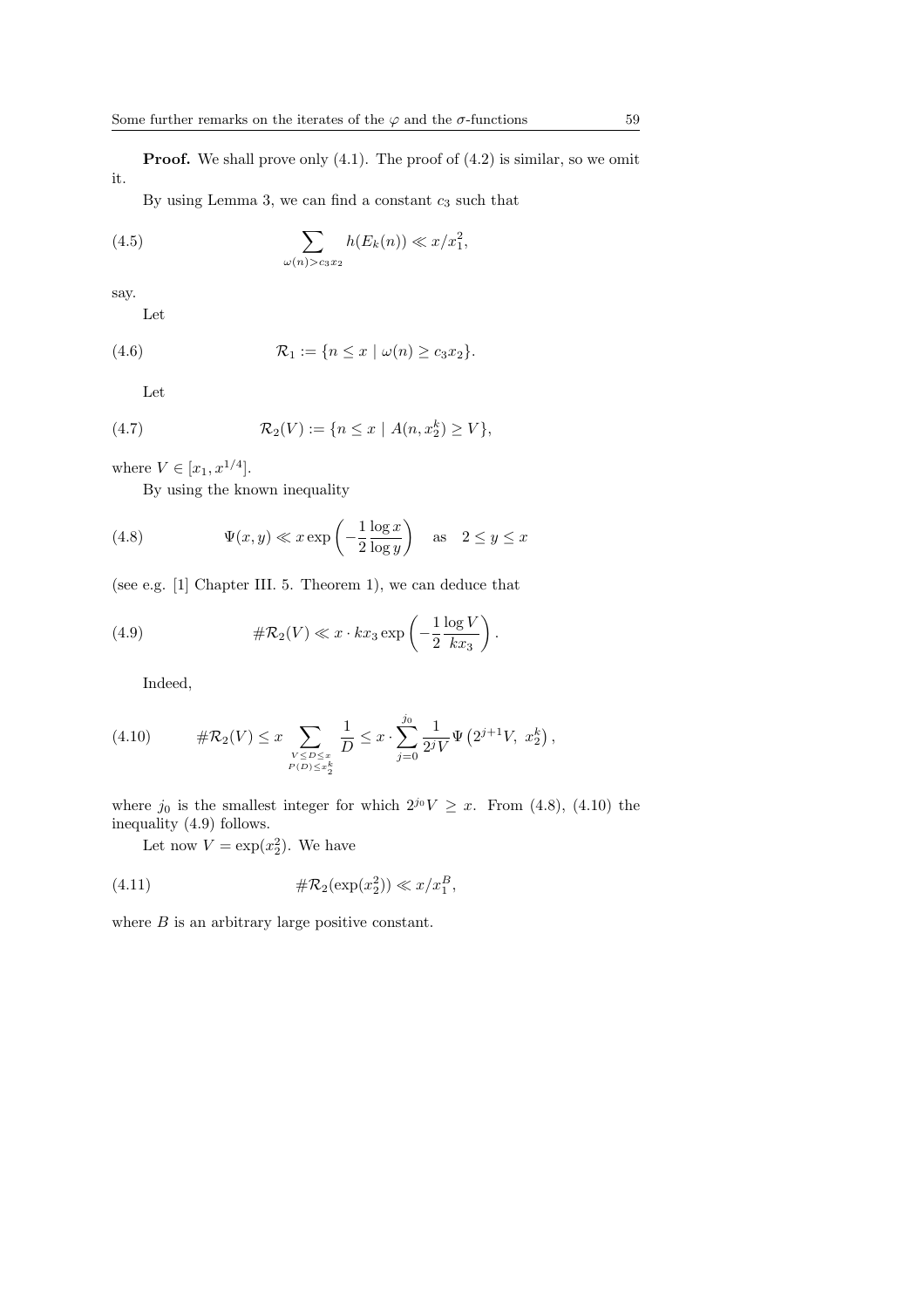Let  $D \leq \exp(x_2^2)$  be fixed and let

$$
U_1(D) := \sum^* h(E_k(n))
$$

for those  $n = D\nu$ , for which  $\nu \in T^k_{x/D}$  and  $\omega(E_k(\nu)) \neq 0$ . If  $\omega(E_k(\nu)) = s$ , then  $h(E_k(n)) \leq z^{\omega(D)} \cdot z^s$ , consequently, by Lemma 5,

(4.12) 
$$
U_1(D) \ll \frac{z^{\omega(D)}x}{Dx_3} \left\{ \sum_{s=1}^{s_0} \frac{1}{s!} \left( \frac{cz}{x_3} \right)^s + x_3 \sum_{s \ge s_0 + 1} \frac{1}{s!} \left( \frac{cz}{x_3} \right)^s \right\} \ll \frac{z^{\omega(D)}x}{Dx_3^2}.
$$

Collecting our inequalities we obtain that

$$
M_k(x) \leq \sum_{\substack{D \leq \exp\left(x_2^k\right) \\ P(D) \leq x_2^k}} z^{\omega(D)} \phi\left(\frac{x}{D}, x_2^k\right) + O\left(\frac{x}{D^3}, x_2^k\right) + O\left(\frac{x}{2^3}, \sum_{\substack{D \leq \exp\left(x_2^k\right) \\ P(D) \leq x_2^k}} \frac{z^{\omega(D)}}{D}\right) + O\left(x/x_1\right), \text{ say.}
$$

Let  $\varepsilon_x$  be a sequence tending to zero slowly. Let us count for a fixed D those  $\nu \in \mathcal{T}_{x/D}$  for which there exists at least one prime  $\pi < x_2^{k-\varepsilon_x}$ , such that  $\pi|D \text{ and } (\pi, \varphi_k(D\nu)) = 1.$ 

By using the Brun sieve and repeating the argument for getting the inequality (2.10), (2.11) we can deduce that the size of these  $\nu$  is less than

$$
\text{(4.14)} \quad \ll \frac{x}{D} \frac{x_2}{\sqrt{x_1}}.
$$

Thus

(4.15) 
$$
M_k(x) \geq \sum_{\substack{D_1 \leq \exp\left(x_2^k\right) \\ P(D_1) \leq x_2^{k(1-\varepsilon_x)}}} z^{\omega(D_1)} \phi\left(\frac{x}{D_1}, x_2^{k(1-\varepsilon_x)}\right) + O\left(\frac{xx_2}{\sqrt{x_1}} \sum \frac{z}{D_1}\right).
$$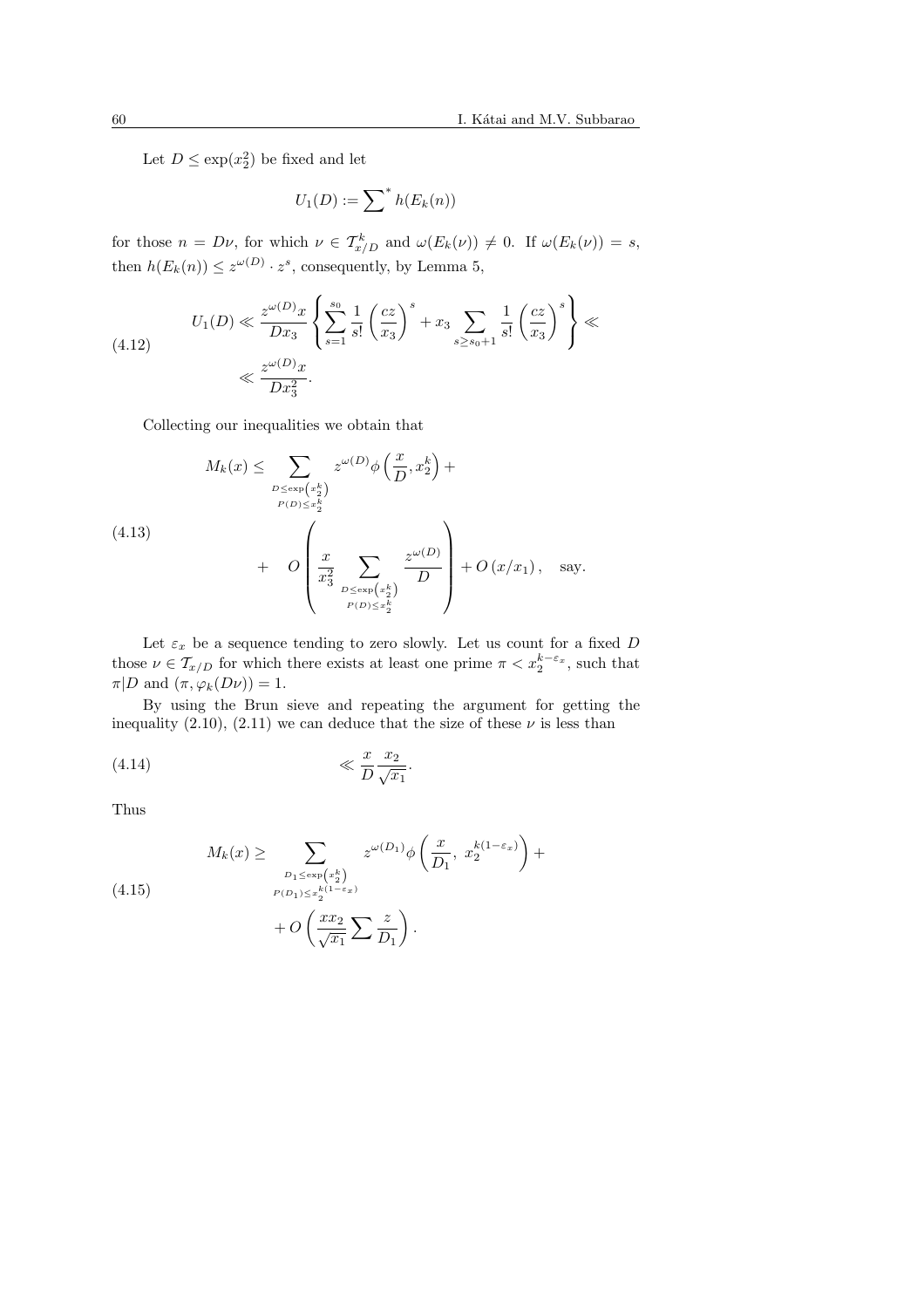Hence, by using (1.3) we deduce that

$$
(4.16) \qquad \frac{M_k(x)}{x} \ge (1 + o_x(1)) \prod_{p < x_2^{k(1 - \varepsilon_x)}} (1 - 1/p) \prod_{p < x_2^{k(1 - \varepsilon_x)}} \left( 1 + \frac{z}{p - 1} \right).
$$

On the other hand, from (4.13) we obtain that

(4.17) 
$$
\frac{M_k(x)}{x} \le (1 + o_x(1)) \prod_{p < x_2^k} (1 - 1/p) \left( 1 + \frac{z}{p-1} \right).
$$

Since

$$
\prod_{x_2^{k(1-\varepsilon_x)} < p < x_2^k} \left(1 - \frac{1}{p}\right) \left(1 + \frac{z}{p-1}\right) \to 1 \quad \text{as} \quad \varepsilon_x \to 0,
$$

therefore

$$
\frac{M_k(x)}{x} = (1 + o_x(1)) \exp\left((z - 1) \sum_{p < x_2^k} 1/p + B_1 + O\left(\frac{1}{x_3}\right)\right) =
$$
\n
$$
= (1 + o_x(1))(kx_3)^{z-1}C
$$

with a suitable constant  $C = C(k, z) \ (\neq 0)$ . Thus (4.3) is true.

By a somewhat complicated argument we would be able to prove the following

**Theorem 4.** Let  $a \neq 0, z \geq 1, h(n) := z^{\omega(n)}$ ,

$$
U_k(x) := \sum_{p \le x} h(E_k(p+a)),
$$
  

$$
V_k(x) := \sum_{p \le x} h(K_k(p+a)).
$$

Then

$$
\frac{U_k(x)}{\pi(x)} = (1 + o_x(1))C^*(kx_3)^{z-1},
$$
  

$$
\frac{V_k(x)}{\pi(x)} = (1 + o_x(1))C^*(kx_3)^{z-1},
$$

where  $C^* = C^*(z, k)$  is a nonzero constant.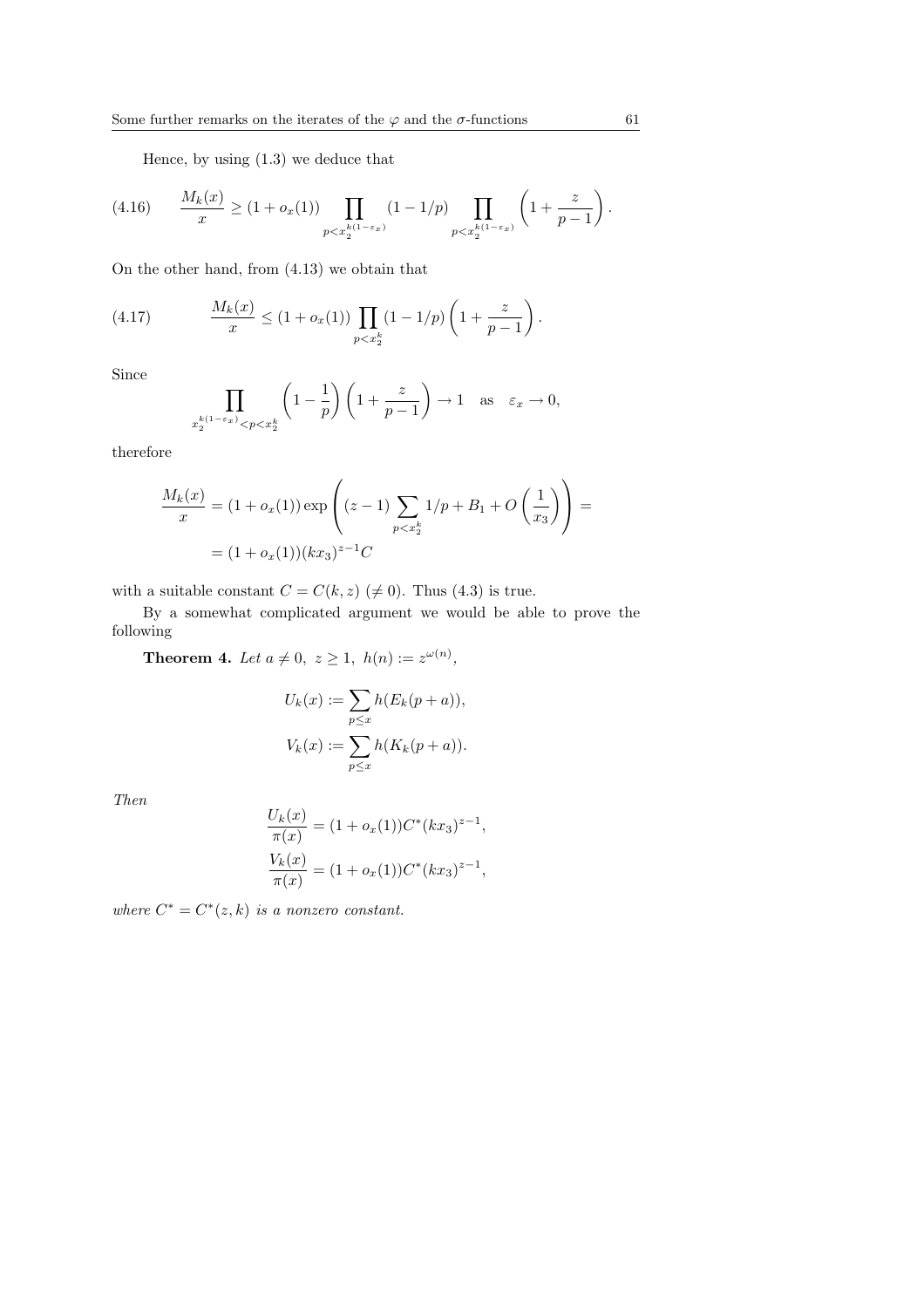#### References

- [1] **Tenenbaum G.,** Introduction to analytic and probabilistic number theory, Cambridge University Press, 1995.
- [2] **Erdős P.**, Some asymptotic formulas in number theory, *J. Indian Math.* Soc. (N.S.), **12** (1948), 75-78.
- [3] Indlekofer K.-H. and Kátai I., On the normal order of  $\varphi_{k+1}(n)/\varphi_k(n)$ , where  $\varphi_k$  is the k-fold iterate of Euler's function, *Lietuvos matem. rink.*, 44 (1) (2004), 68-84.
- [4] Kátai I., On the number of prime factors of  $\varphi(\varphi(n))$ , Acta Math. Hungar., 58 (1-2) (1991), 211-225.
- [5] Erdős P., On the normal number of prime factors of  $p-1$  and some related problems concerning Euler's  $\varphi$ -function, *Quart. J. Math.* (Oxford Series), 6 (1991), 205-213.
- [6] **Erdős P.**, Some remarks on Euler's  $\varphi$ -function and some related problems, Bull. Amer. Math. Soc., 51 (1945), 540-544.
- [7] Bateman P.T., The distribution of values of the Euler-function, Acta Arith., **21** (1972), 329-345.
- [8] **Balazard M. and Smati A.,** Elementary proof of a theorem of Bateman, Analytic number theory. Proc. of Conf. in honor of P.T. Bateman, eds. B.C. Berndt et al., Birkhäuser, Boston, 1990, 41-46.
- [9] Erdős P., Granville A., Pomerance C. and Spiro C., On the normal behaviour of the iterates of some arithmetic functions, Analytic number theory. Proc. of Conf. in honor of P.T. Bateman, eds. B.C. Berndt et al., Birkhäuser, Boston, 1990, 165-204.
- [10] Erdős P., Számelméleti megjegyzések II. Az Euler-féle  $\phi$ -függvény néhány tulajdonságáról, Matematikai Lapok, 12 (1961), 161-169. (Some remarks on number theory II., Matematikai Lapok, 12 (1961), 161-169. (in Hungarian))
- [11] Erdős P., Über die Zahlen der Form  $\sigma(n) n$  und  $n \varphi(n)$ , Elemente der Mathematik, 28 (1973), 83-86.
- [12] Kátai I. and Subbarao M.V., Some remarks on the iterates of the  $\varphi$  and the  $\sigma$ -functions, Annales Univ. Sci. Budapest. Sect. Comp., 25 (2005), 113-130.
- [13] Bassily N.L., Katai I. and Wijsmuller M., Number of prime divisor of  $\varphi_k(n)$ , where  $\varphi_k$  is the k-fold iterate of  $\varphi$ , J. Number Theory, 65 (2) (1997), 226-239.